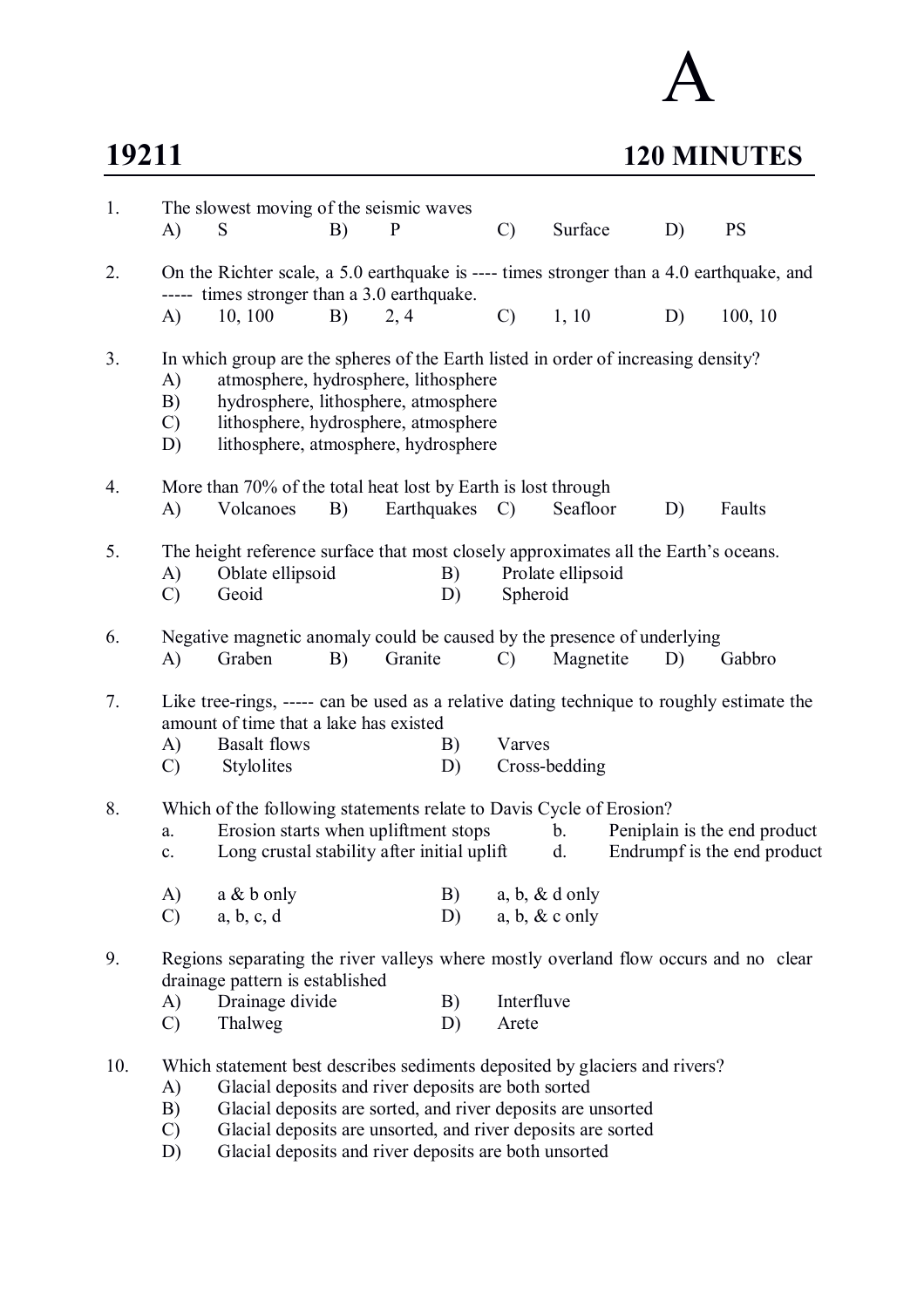- 11. Rann of Kutch is an example of:
	- A) Intermountain basin B) Palaeolake
	- C) Playa D) Salt water lake
- 12. Increasing  $\delta^{16}O$  values from negative to positive numbers in older to younger soil carbonates of the Siwaliks indicate
	- A) Reduced rainfall B) Increased rainfall
	- C) Lack of rainfall D) Increased evaporation
- 13. The evidence for Big Bang is that the universe is
	- A) contracting and and has a pervasive background radiation of 2.7 K below absolute zero
	- B) expanding and has a pervasive background radiation of 2.7 K above absolute zero
	- C) pulsating and has remained without any change of background radiation
	- D) contracting and background radiation is erratic
- 14. Olympus Mons is three times the height of Mount Everest and its caldera is more than 90 kilometers wide. Where is it located?
	- A) Mars B) Marianas Trench
	- C) Moon D) Venus
- 15. Most comets come from a spherical region over a thousand times farther from the Sun than Pluto. This remote zone is called the -----.
	- A) Milky way B) Black hole C) Oort cloud D) Asteroid belt
- 16. Kamacite and taenite are mineral constituents of
	- A) Stony meteorites B) Iron meteorites
	- C) Stony-iron meteorites D) Mesosiderites
- 17. Most of the Earth's surface ocean currents are caused by
	- A) stream flow from continents
	- B) differences in ocean-water density
	- C) the revolution of the Earth
	- D) the prevailing winds
- 18. Oceanic and continental crust differ in
	- A) composition B) density C) thickness D) all of the above
- 19. Barrier islands form
	- A) on gently sloping continental shelves with abundant sand in areas where both tidal fluctuations and wave-energy levels are low
	- B) on continental rise, with high levels of wave energy and tidal range
	- C) around atolls, with deep waters and no sediment supply
	- D) on drowned coasts
- 20. An earthquake's P-wave travelled 4,800 kilometers and arrived at a seismic station at evening 5:10. At approximately what time did the earthquake occur?
	- A) 5:02 PM B) 5:08 PM C) 5:10 PM D) 5.18 PM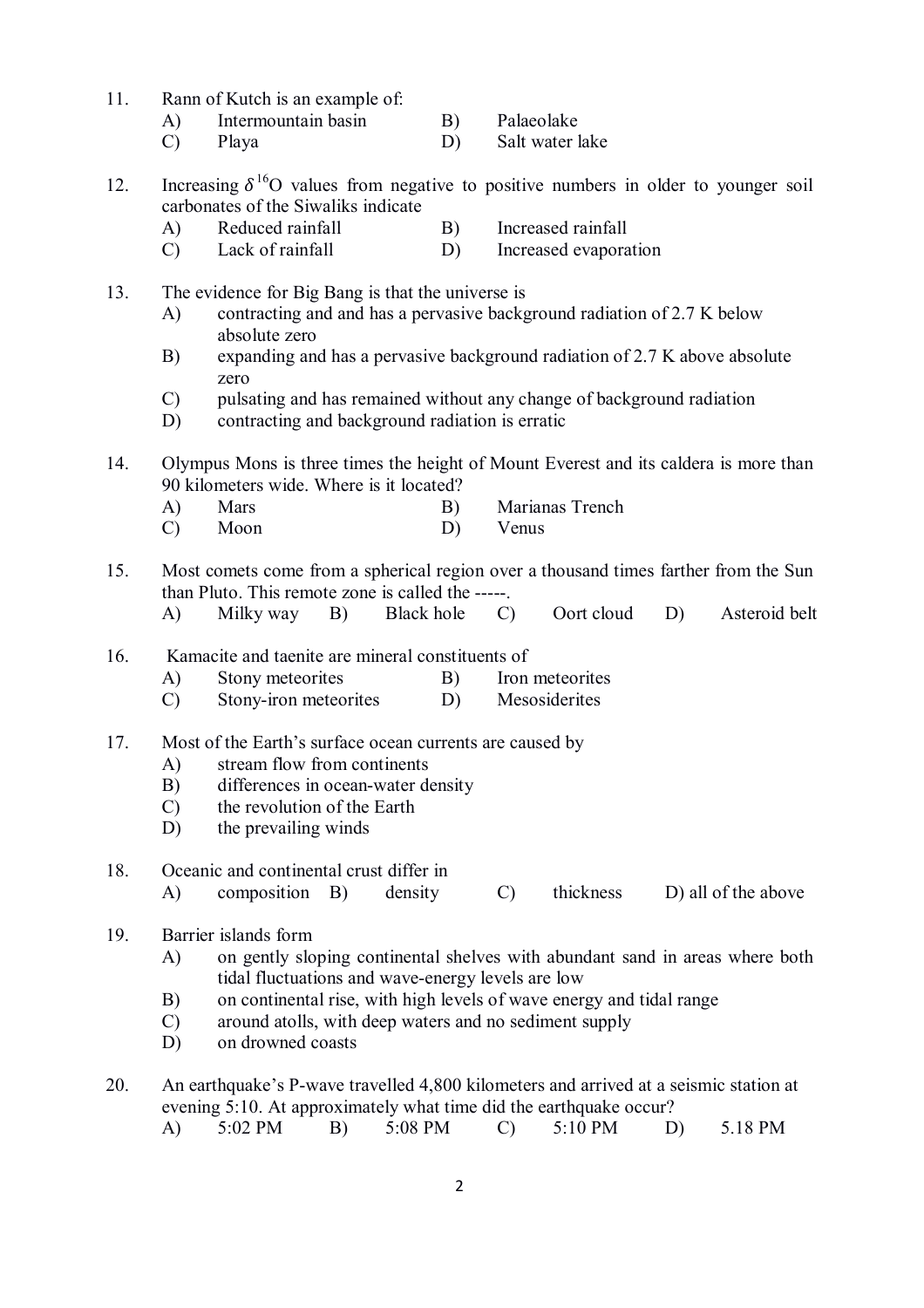- 21. Rising levels of atmospheric carbon dioxide will cause which of the following changes in oceanic chemistry?
	- A) Increased precipitation of calcium carbonate
	- B) Decreased pH
	- C) Decreased salinity
	- D) Increased salinity
- 22. The most productive areas of the ocean?
	- A) Estuaries
	- B) Deep Open Ocean
	- C) Coastal Downwelling Regions
	- D) Coastal Upwelling Regions
- 23. Characteristic clay mineral of chemical weathering in subtropical, rainy climate A) Illite B) Smectite C) Palygorskite D) Kaolinite
- 24. Which amongst the following is not a carbonate ooze?
	- A) foraminifera B) dinoflagellate
	- C) coccolithophorids D) pteropods

25. Higher contents of dissolved oxygen does not match which amongst these?

- A) Less salinity B) More photosynthesis<br>
C) Higher mineral content D) Lower temperature
- $(C)$  Higher mineral content  $(D)$
- 26.  $a \ne b \ne c$ ,  $\alpha = \beta = \gamma = 90^{\circ}$  represents the crystal system of
	- A) Isometric B) Tetragonal<br>
	C) Orthorhombic D) Monoclinic
	- $\text{C)}$  Orthorhombic D)

#### 27. The number of primitive space lattices A) 7 B) 3 C) 10 D) 1

- 28. Co-ordination number of a crystalline solid is
	- A) Number of particles in the unit cell
	- B) Number of nearest neighbours of a particle
	- C) Number of octahedral voids in a unit cell
	- D) Number of tetrahedral voids in a unit cell
- 29. Which of the following is a crystalline solid?<br>
A) Copper wire B) Glass bottle
	- $Co<sub>po</sub>$  copper wire B)
	- C) Polythene bag D) Rubber ball

#### 30. The smallest portion of a crystal which when repeated in different directions generates the entire crystal

- A) Lattice points B) Crystal lattice
- C) Unit cell D) None of the mentioned

| 31. | The crystal system of biotite |            |
|-----|-------------------------------|------------|
|     | Cubic                         | Hexagonal  |
|     | Orthorhombic                  | Monoclinic |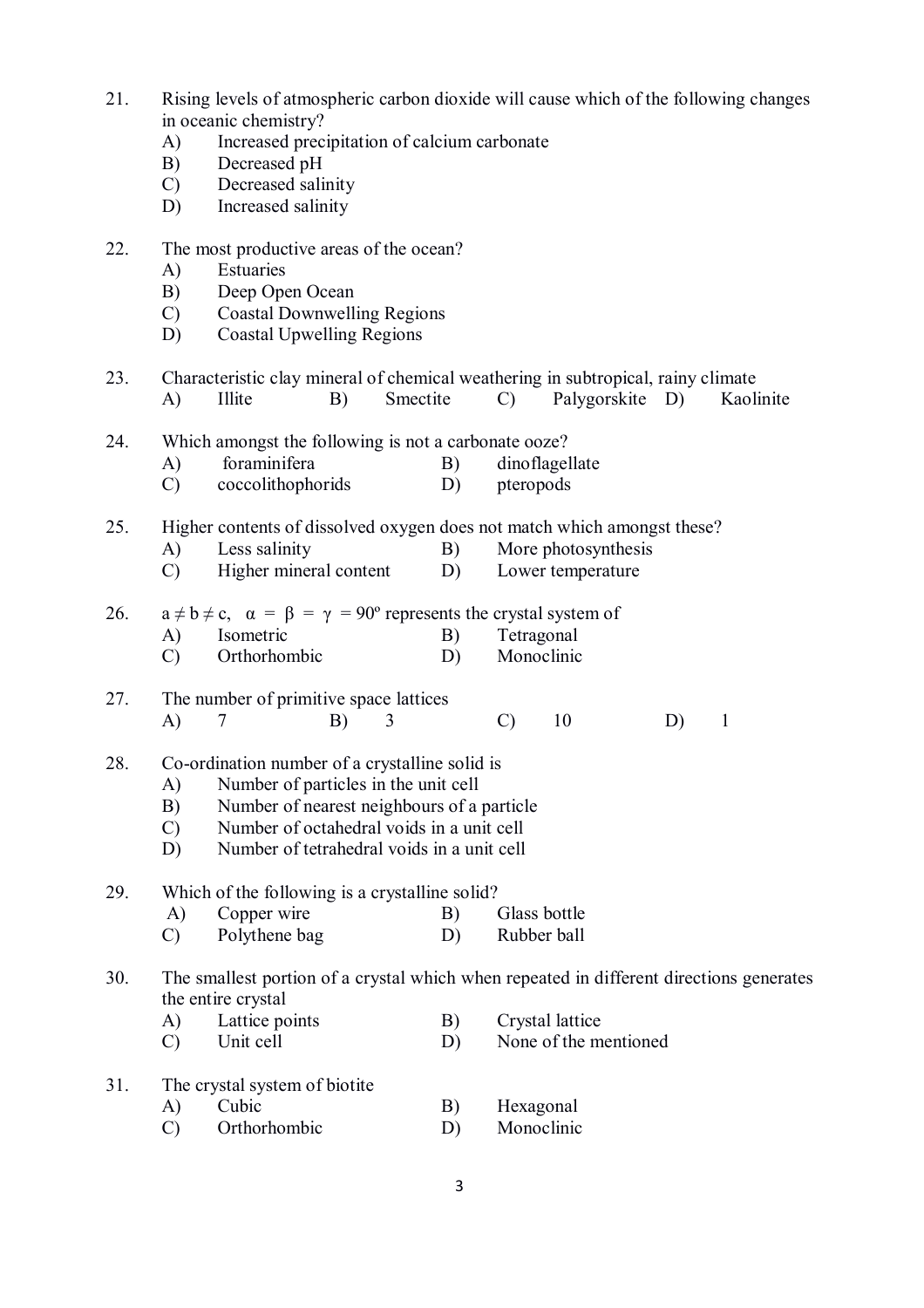| 32. | <b>Group I</b><br>a.<br>b.<br>$\mathbf{c}$ .<br>d. | Match group I with group II<br>Olivine<br>Quartz<br>Epidote<br><b>Biotite</b>                                                                                  | 1.<br>2.<br>3 <sub>1</sub><br>4. | $Group$ $II$         | Nesosilicate<br>Tectosilicate<br>Sorosilicate<br>Phyllosilicate |                                                                |    |            |
|-----|----------------------------------------------------|----------------------------------------------------------------------------------------------------------------------------------------------------------------|----------------------------------|----------------------|-----------------------------------------------------------------|----------------------------------------------------------------|----|------------|
|     | A)<br>$\mathcal{C}$                                | $a-1$ , $b-2$ , $c-3$ , $d-4$<br>$a-4$ , $b-2$ , $c-1$ , $d-3$                                                                                                 |                                  | B)<br>D)             |                                                                 | $a-2$ , $b-3$ , $c-4$ , $d-1$<br>$a-3$ , $b-1$ , $c-4$ , $d-2$ |    |            |
| 33. | A)<br>B)<br>$\mathcal{C}$<br>D)                    | A snow ball garnet represents<br>Post-kinematic mineral growth<br>Pre-kinematic mineral growth<br>Syn-kinematic mineral growth<br>Non-kinematic mineral growth |                                  |                      |                                                                 |                                                                |    |            |
| 34. | A)                                                 | Which amongst the following is strongly pleochroic?<br>Muscovite                                                                                               | B)<br>Quartz                     |                      | $\mathcal{C}$                                                   | Orthoclase                                                     | D) | Hornblende |
| 35. | A)                                                 | Total number of Bravais lattices<br>12                                                                                                                         | 13<br>B)                         |                      | $\mathcal{C}$                                                   | 14                                                             | D) | 16         |
| 36. | A)<br>B)<br>$\mathcal{C}$<br>D)                    | Which is correctly matched?<br>Sillimanite - Monoclinic<br>Orthoclase – High relief<br>Pyroxene – Near orthogonal cleavage<br>Garnet – Basal cleavage          |                                  |                      |                                                                 |                                                                |    |            |
| 37. | a.<br>b.<br>$\mathbf{c}.$<br>d.                    | Match the correct items<br><b>Group I</b><br><b>XRF</b><br><b>XRD</b><br><b>ICP</b><br><b>EPMA</b>                                                             |                                  | 1.<br>2.<br>3.<br>4. | <b>Group II</b><br>Structure                                    | Spot analysis<br>Solution-based<br>Chemistry of powder         |    |            |
|     | A)<br>$\mathcal{C}$                                | $a-3$ , $b-1$ , $c-4$ , $d-2$<br>$a-4$ , $b-1$ , $c-3$ , $d-2$                                                                                                 |                                  | B)<br>D)             |                                                                 | $a-1$ , $b-2$ , $c-3$ , $d-4$<br>$a-4$ , $b-2$ , $c-3$ , $d-1$ |    |            |
| 38. | A)<br>$\mathcal{C}$                                | Most rock forming minerals are<br>silicates and oxides<br>silicates and sulphides                                                                              |                                  | B)<br>D)             |                                                                 | sulphides and oxides<br>oxides and hydroxides                  |    |            |
| 39. | A)<br>$\mathcal{C}$                                | Monazite is a<br>variety of igneous rock<br>oxide of Th, Y, La, Ce                                                                                             |                                  | B)<br>D)             |                                                                 | phosphate of Th, Y, La, Ce<br>variety of metamorphic rock      |    |            |
| 40. | A)                                                 | In Moh's hardness scale the hardest oxide is<br>Diamond                                                                                                        | B)                               | Corundum             | $\mathcal{C}$                                                   | Quartz                                                         | D) | Topaz      |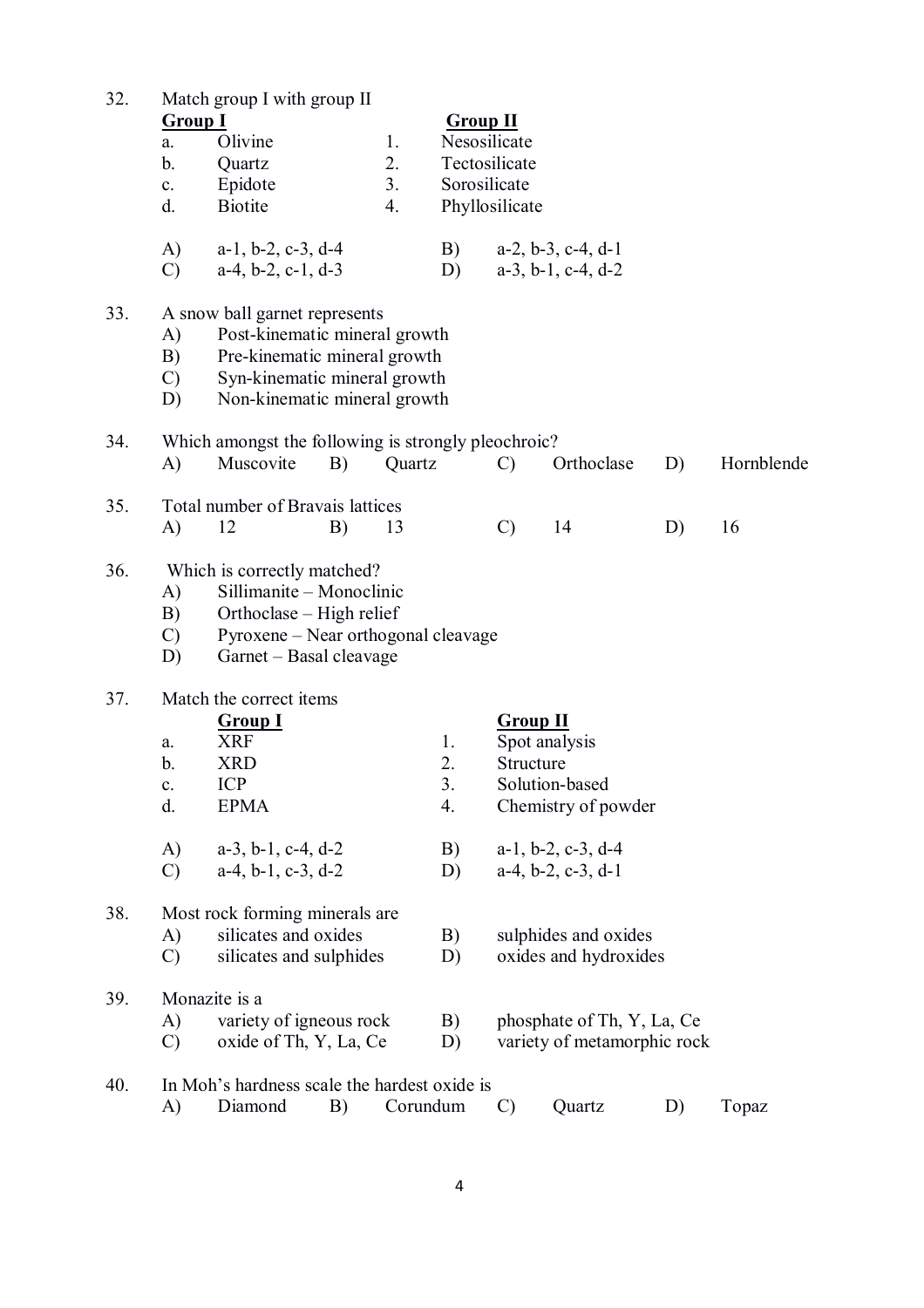| 41. | Indicatrix of uniaxial +ve mineral is<br>A)<br>sphere<br>$\mathcal{C}$<br>oblate spheroid                                                                                                                                                                        | ellipsoid<br>B)<br>prolate spheroid<br>D)                                                                                                                                                                                                                                                                |
|-----|------------------------------------------------------------------------------------------------------------------------------------------------------------------------------------------------------------------------------------------------------------------|----------------------------------------------------------------------------------------------------------------------------------------------------------------------------------------------------------------------------------------------------------------------------------------------------------|
| 42. | Calc-alkaline basalts are<br>high k-basalts<br>A)<br>low alumina basalts<br>$\mathcal{C}$                                                                                                                                                                        | B)<br>low k-basalts<br>high alumina basalts<br>D)                                                                                                                                                                                                                                                        |
| 43. | Match the following<br><b>Group I</b><br>Granite<br>1.<br>a.<br>Tonalite<br>2.<br>b.<br>3.<br>Syenite<br>$\mathbf{c}$ .<br>Diorite<br>4.<br>d.<br>$\mathbf{A}$<br>$a-3$ , $b-1$ , $c-2$ , $d-4$<br>$\mathcal{C}$<br>$a-4, b-2, c-3, d-1$                         | <b>Group II</b><br>Dacite<br>Andesite<br>Trachyte<br>Rhyolite<br>B)<br>$a-4$ , $b-1$ , $c-3$ , $d-2$<br>$a-1$ , $b-4$ , $c-3$ , $d-2$<br>D)                                                                                                                                                              |
| 44. | Match the rock and mineral assemblage<br><b>Group I</b><br>Granodiorite<br>1.<br>a.<br>Harzburgite<br>2.<br>b.<br>3.<br>Gabbro<br>$\mathbf{c}$ .<br>Diorite<br>4.<br>d.<br>A)<br>$a-2$ , $b-3$ , $c-4$ , $d-1$<br>$a-4$ , $b-1$ , $c-3$ , $d-2$<br>$\mathcal{C}$ | <b>Group II</b><br>Hornblende<br>- plagioclase<br>Plagioclase<br>$-$ Quartz<br>- Orthopyroxene<br>Olivine<br>Clinopyroxene – Plagioclase<br>B) $a-3, b-4, c-1, d-2$<br>$a-1$ , $b-3$ , $c-2$ , $d-4$<br>D)                                                                                               |
| 45. | Ophiolite sequence top to bottom<br>A)<br>B)<br>$\mathcal{C}$<br>D)                                                                                                                                                                                              | Radiolarian chert – pillow basalt – dolerite dyke – gabbro – peridotite<br>Peridotite – pillow basalt – gabbro – dolerite dyke – radiolarian chert<br>Pillow basalt – radiolarian chert – dolerite dyke – gabbro – peridotite<br>Gabbro – pillow basalt – dolerite dyke – radiolarian chert – peridotite |
| 46. | A)<br>Sum of any three of the above<br>B)<br>Sum of any two<br>$\mathcal{C}$<br>Sum of $(Quartz + Orthoclase + Albite + Leucite)$<br>D)                                                                                                                          | The differentiation index is the sum of weight percentages of the normative minerals<br>Quartz + orthoclase + albite + nepheline + leucite + kalsilite                                                                                                                                                   |
| 47. | $\bf{A}$<br>monzonite<br>syenite<br>B)                                                                                                                                                                                                                           | A phaneritic igneous rock with orthoclase, oligoclase, biotite, hornblende, and quartz<br>latite<br>D)<br>granodiorite<br>$\mathcal{C}$                                                                                                                                                                  |
| 48. | Which of the following shows complete solid solution series?<br>Albite - Anorthite<br>A)                                                                                                                                                                         | Forsterite – Fayalite<br>B)                                                                                                                                                                                                                                                                              |

 $\overrightarrow{C}$  Diopside – Anorthite D) Both A and B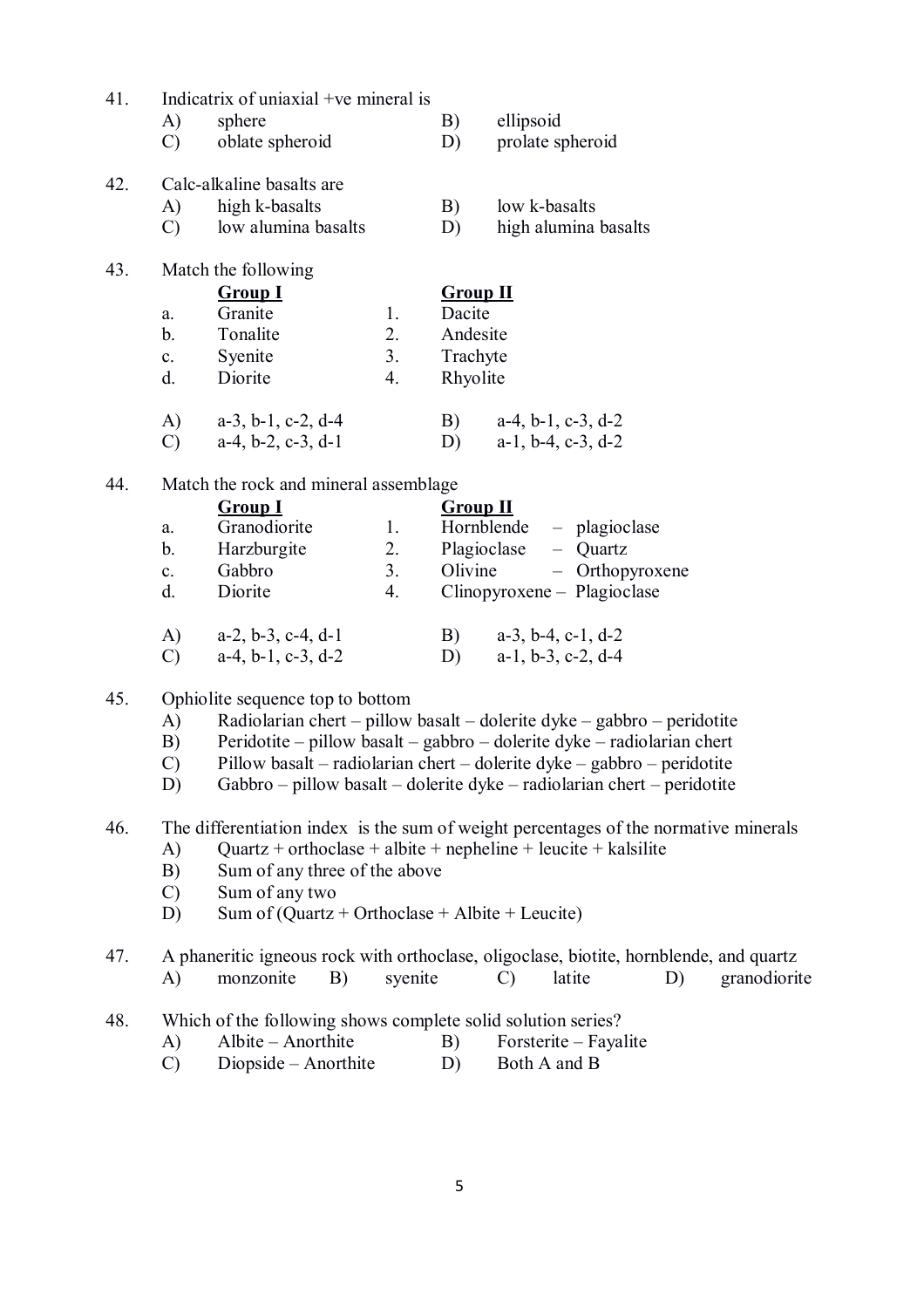- 49. A gneiss with a sedimentary protolith is
	- A) Augen gneiss B) Banded gneiss
	- C) Orthogneiss D) Paragneiss
- 50. Which is stable under eclogite facies of metamorphism?
	- A) Garnet orthopyroxene clinopyroxene plagioclase
	- B) Garnet clinopyroxene plagioclase kyanite
	- C) Garnet orthopyroxene hornblende plagioclase
	- D) Garnet clinopyroxene kyanite quartz
- 51. Which of the following is the correct Barrowian sequence of metamorphic zones from high grade to low grade?
	- A) Staurolite zone  $\rightarrow$  Sillimanite zone  $\rightarrow$  Biotite zone  $\rightarrow$  Kyanite zone  $\rightarrow$ Chlorite zone → Garnet zone
	- B) Kyanite zone  $\rightarrow$  Sillimanite zone  $\rightarrow$  Garnet zone  $\rightarrow$  Chlorite zone  $\rightarrow$  Biotite zone  $\rightarrow$  Staurolite zone
	- C) Sillimanite zone  $\rightarrow$  Kyanite zone  $\rightarrow$  Staurolite zone  $\rightarrow$  Garnet zone  $\rightarrow$  Biotite  $zone \rightarrow Chlorite zone$
	- D) Chlorite zone  $\rightarrow$  Garnet zone  $\rightarrow$  Biotite zone  $\rightarrow$  Kyanite zone  $\rightarrow$  Staurolite zone  $\rightarrow$  Sillimanite zone
- 52. The stable mineral assemblage in metapelites of granulite facies
	- A) staurolite + muscovite + sillimanite + K-feldspar
	- B) phengite + garnet + chloritoid + biotite
	- C) garnet + orthopyroxene + clinopyroxene + plagioclase
	- D) garnet + cordierite + K-feldspar + sillimanite

#### 53. ACF and AKF diagrams are used only for rocks with

- A) Excess  $SiO<sub>2</sub>$  B) Low  $SiO<sub>2</sub>$  C) Excess lime D) Low lime
- 54. At the triple point, in a 3-component system, the maximum number of phases are: A) 3 B) 2 C) 5 D) 6
- 55. In the paired metamorphic belt high pressure belt is located
	- A) at the mid-oceanic ridges B) to the continental side
	- C) at the oceanic side D) in obduction zone

### 56. Match the following

**Group I Group II**

- a. amphibolite 1. lawsonite + glaucophane + jadeite
	-
- 
- 
- b. charnockite 2. amphibole + plagioclase
- c. eclogite  $\frac{3}{2}$  quartz + feldspar + hypersthene
- d. blueschist 4. omphacite + garnet
- A) a-2, b-3, c-1, d-4 B) a-2, b-1, c-4, d-3
- C) a-2, b-3, c-4, d-1 D) a-2, b-4, c-3, d-1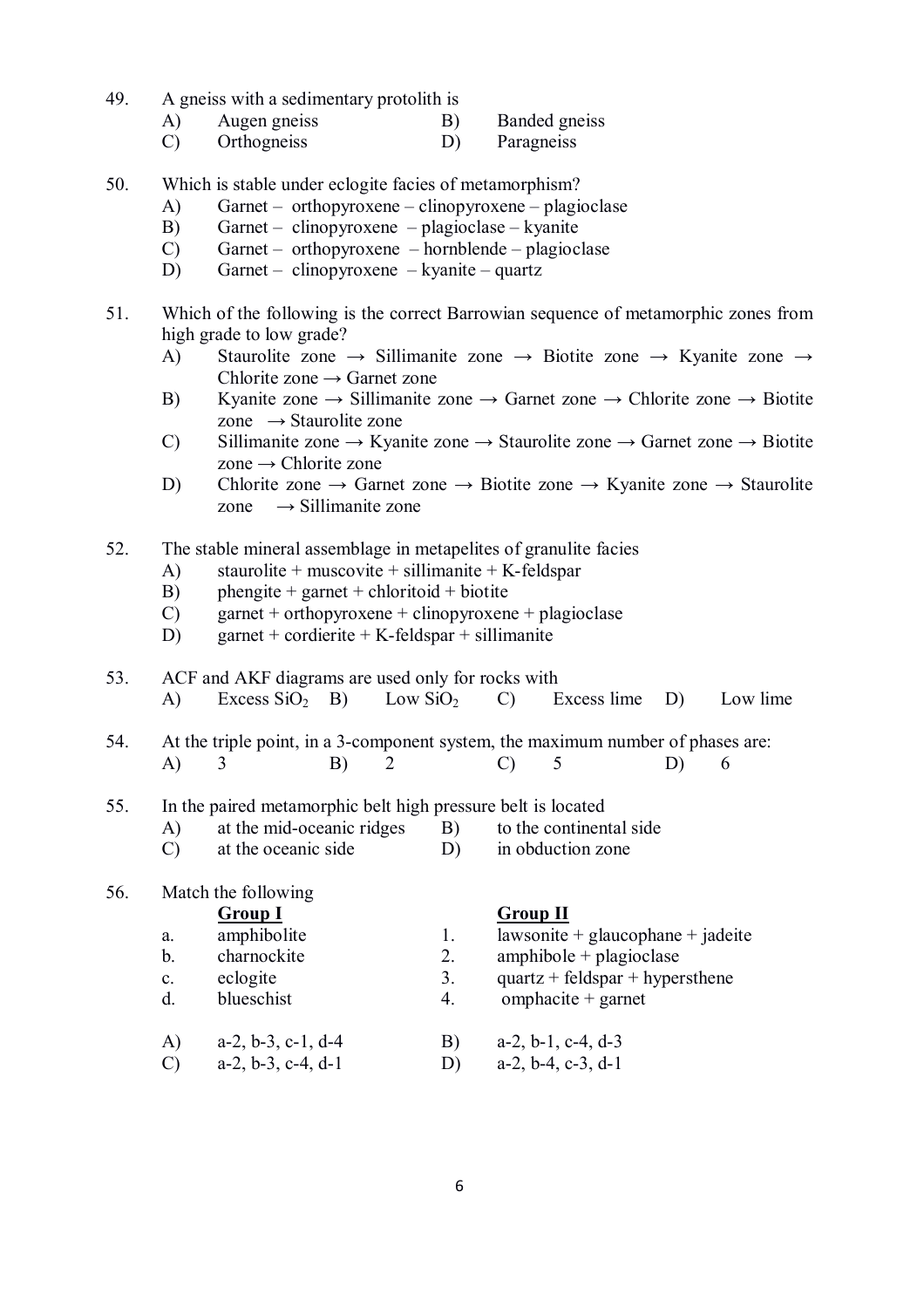| 57. | Goldich's relative weathering potential from high to low is<br>Orthoclase – Muscovite – Quartz – Biotite – Olivine – Amphibole – Pyroxene<br>A)<br>Olivine – Pyroxene – Amphibole – Biotite – Orthoclase – Muscovite – Quartz<br>B)<br>Pyroxene – Amphibole – Biotite – Olivine – Orthoclase – Muscovite – Quartz<br>$\mathcal{C}$<br>Muscovite – Orthoclase – Quartz – Olivine – Pyroxene – Amphibole – Biotite<br>D) |  |  |  |  |  |  |
|-----|------------------------------------------------------------------------------------------------------------------------------------------------------------------------------------------------------------------------------------------------------------------------------------------------------------------------------------------------------------------------------------------------------------------------|--|--|--|--|--|--|
| 58. | Which rock is fully composed of microcrystalline calcite?<br>Oosparite<br>Sparite<br>Micrite<br>D)<br>Intramicrite<br>A)<br>B)<br>$\mathcal{C}$                                                                                                                                                                                                                                                                        |  |  |  |  |  |  |
| 59. | Environment suggesting the formation of herringbone structure<br>Tidal<br>Fluvial<br>$\mathbf{A}$<br>$\mathcal{C}$<br>Aeolian<br>Lacustrine<br>B)<br>D)                                                                                                                                                                                                                                                                |  |  |  |  |  |  |
| 60. | Which sandstone would have the following modal percentage:<br>Quartz 54%, Feldspar 33%, Mica 3%, Cement 5%, Matrix 5%                                                                                                                                                                                                                                                                                                  |  |  |  |  |  |  |
|     | Arkosic wacke<br>$\mathbf{A}$<br>Quartz Wacke<br>B)<br>Arkose<br>$\mathcal{C}$<br>D)<br>Quartz arenite                                                                                                                                                                                                                                                                                                                 |  |  |  |  |  |  |
| 61. | Hierarchy of chronostratigraphic units<br>Stage - Series - System - Erathem<br>$\mathbf{A}$<br>$Age - Epoch - Period - Era$<br>B)<br>$Period - Era - Epoch - Age$<br>$\mathcal{C}$<br>$E$ rathem – $E$ ra – System – Stage<br>D)                                                                                                                                                                                       |  |  |  |  |  |  |
| 62. | The 'Law of Superposition of Beds' was proposed by<br>Alfred Wegener<br>$\mathbf{A}$<br>B)<br>Steno<br>Smith<br>$\mathcal{C}$<br>D)<br>Philip                                                                                                                                                                                                                                                                          |  |  |  |  |  |  |
| 63. | Pennsylvanian and Mississipian are part of<br>Carboniferous<br>$\mathbf{A}$<br>Permian<br>B)<br>Cambrian<br>$\mathcal{C}$<br>Devonian<br>D)                                                                                                                                                                                                                                                                            |  |  |  |  |  |  |
| 64. | Homotaxial' geological formations are<br>Equivalent in age<br>A)<br>Equivalent in age but situated wide apart<br>B)<br>Different in age<br>$\mathcal{C}$<br>D)<br>Different in age and situated at same place                                                                                                                                                                                                          |  |  |  |  |  |  |
| 65. | A depositional sequence is<br>One that never uses water saturation in marker beds as sequence boundaries.<br>A)<br>The term used to indicate that hydrothermal alteration has occurred at certain<br>B)<br>intervals in time                                                                                                                                                                                           |  |  |  |  |  |  |
|     | A stratigraphic unit composed of a relatively conformable succession of<br>$\mathcal{C}$<br>genetically related strata and bounded at its top and base by unconformites or<br>their correlative conformity.                                                                                                                                                                                                            |  |  |  |  |  |  |

D) Never used in deep marine clastics such as turbidites.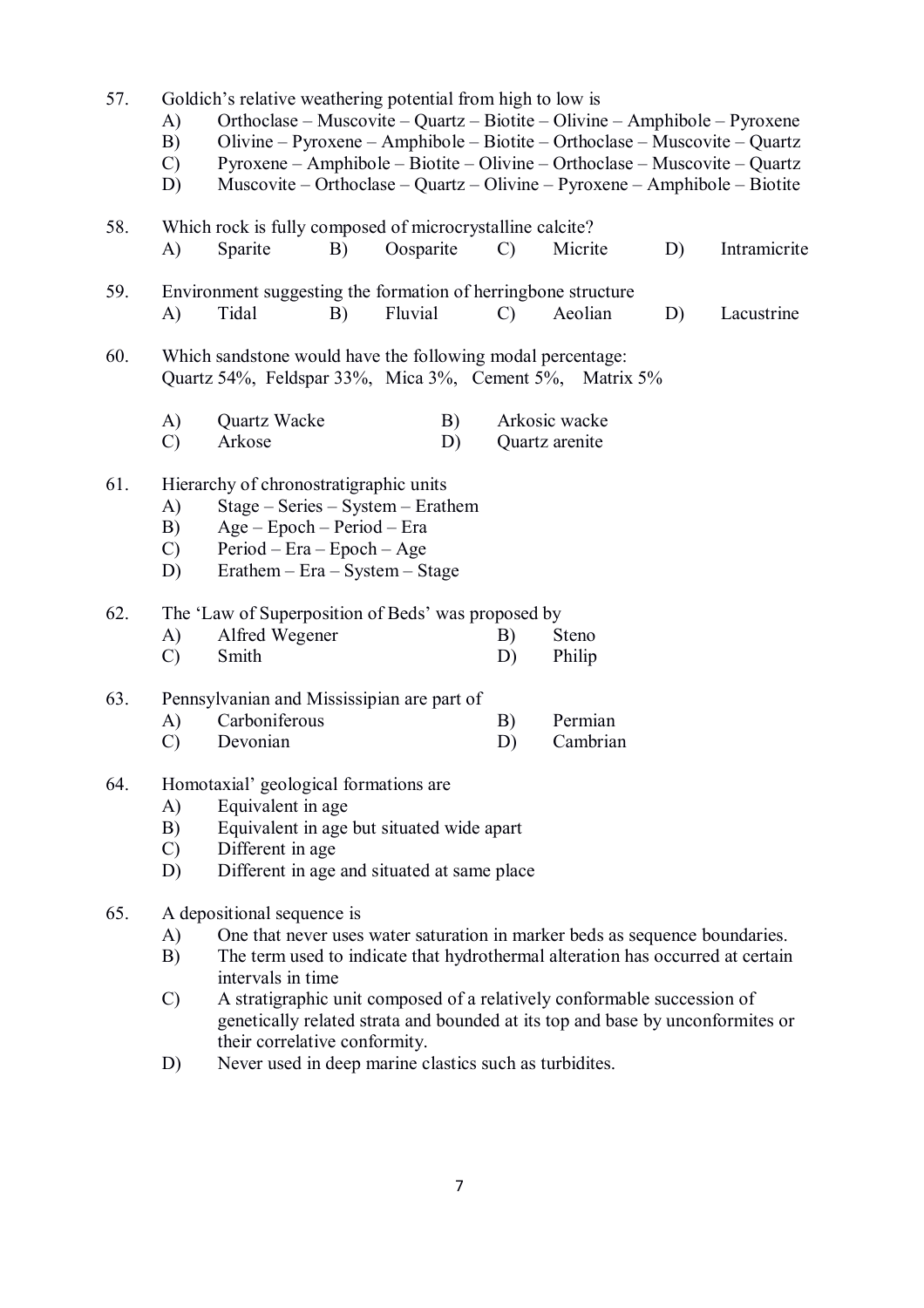- 66. Which group produced the first comprehensive reconstructions of the Earth's climate during the last glacial maximum?
	- A) CLIMAP (Climate Mapping, Analysis, and Prediction)
	- B) COHMAP (Cooperative Holocene Mapping Project)
	- C) SPECMAP (Spectral Mapping Project)
	- D) NRC (National Research Council)

67. An abrupt return to near-glacial conditions (about 7°C lower, decreased accumulation rate, decreased methane, increased atmospheric dust) that lasted approximately 1,300 years and punctuated the transition from glacial to interglacial climates is known as

- A) Gelasian B) Northgrippian
- C) Tarantian D) Younger Dryas
- 68. Which stage has its Global Boundary Stratotype Section and Point (GSSP) in the Mawmluh cave formation?
	- A) Placenzian B) Calabrian C) Meghalayan D) Chibanian
- 69. *Homo sapiens,* first modern humans began moving outside of Africa starting about A) 70,000-100,000 years ago B) 25,000-60,000 years ago
	- C)  $10,000-40,000$  years ago D)  $40,000-70,000$  years ago
- 70. Gunz, Mindel, Riss, Wurm are terms indicating
	- A) Forest fire events B) Glacial/Interglacial periods
	- C) Sea topography classes D) River sedimentation rate
- 71. Regional dynamothermal metamorphism is related geographically as well as genetically to
	- A) large faults and overthrusts B) large magmatic intrusions.
	- C) large orogenic belts. D) large geosynclines.
- 72. In the process of image classification, which of the following methods results in a greater accuracy of classes within an image actually matching land use patterns on the ground?
	- A) Fully automated
	- B) Robotic classification
	- C) Manual/supervised by a user
	- D) Unprocessed image interpretation
- 73. What is the most common wavelength band which electro-optical scanners work within?
	- A)  $0.3$  and  $0.9\mu$ m B)  $0.3$  and  $14\mu$ m
	- C) 0.9 and 14μm D) None of the above
- 74. Which space-borne satellite programme has a goal of improving understanding of the Earth-Sun system and its response to natural and human induced changes?
	- A) High Resolution Sensors B) Landsat
	- C) Spot D) Earth Observing System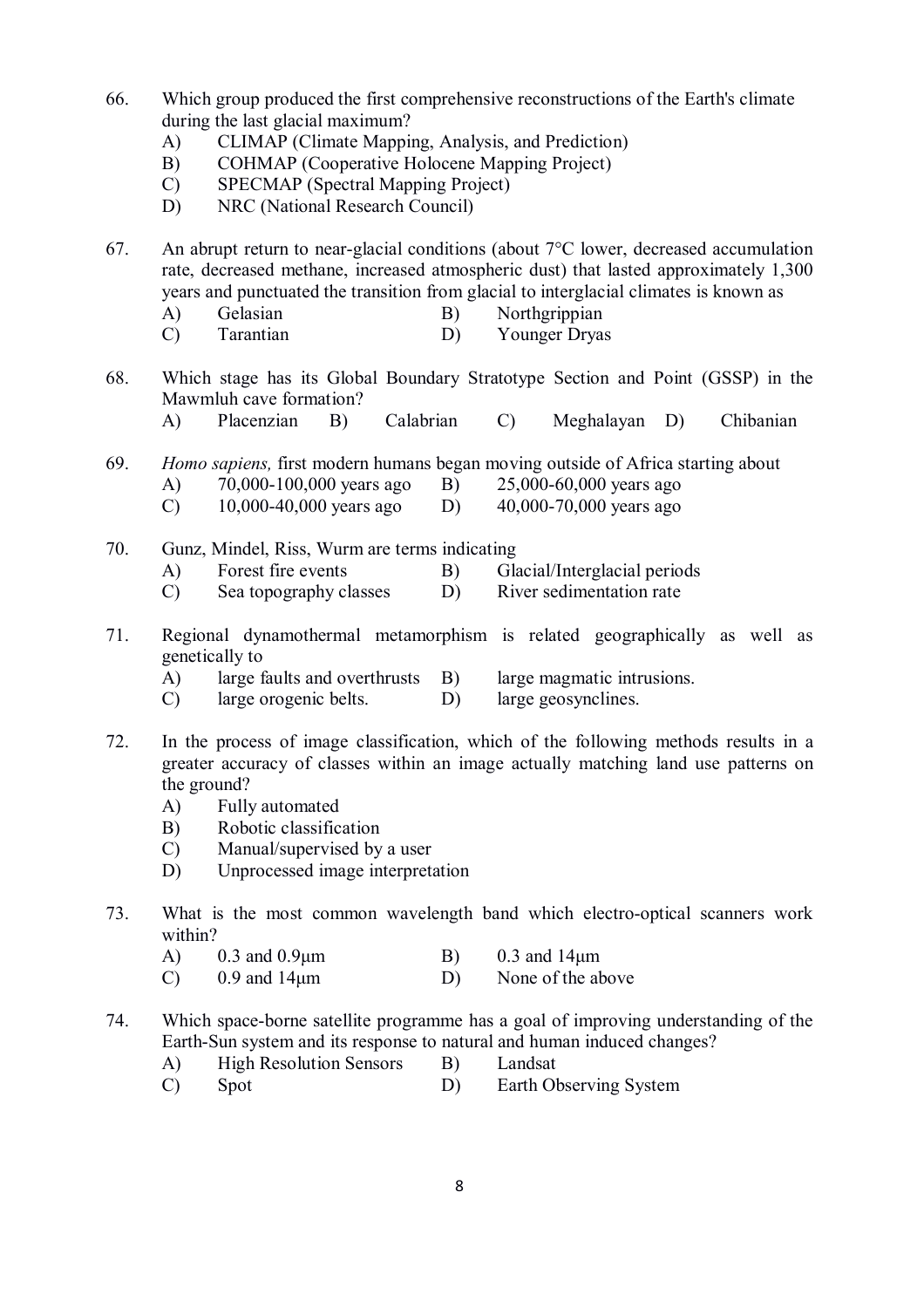| 75. | Match the bivalves in I with their ecology in II |                                                          |    |            |                     |                         |                               |    |              |  |  |  |
|-----|--------------------------------------------------|----------------------------------------------------------|----|------------|---------------------|-------------------------|-------------------------------|----|--------------|--|--|--|
|     |                                                  | <b>Group I</b>                                           |    |            |                     | <b>Group II</b>         |                               |    |              |  |  |  |
|     | a.                                               | <b>Mytilus</b>                                           |    | 1.         | Cemented            |                         |                               |    |              |  |  |  |
|     | b.                                               | Pecten                                                   |    | 2.         | Swimmer             |                         |                               |    |              |  |  |  |
|     | c.                                               | Ostrea                                                   |    | 3.         |                     | <b>Bysally attached</b> |                               |    |              |  |  |  |
|     | d.                                               | Mya                                                      |    | 4.         | Infaunal            |                         |                               |    |              |  |  |  |
|     | A)                                               | $a-1$ , $b-2$ , $c-3$ , $d-4$                            |    |            | B)                  |                         | $a-3$ , $b-2$ , $c-1$ , $d-4$ |    |              |  |  |  |
|     | $\mathcal{C}$                                    | $a-3$ , $b-1$ , $c-4$ , $d-2$                            |    |            | D)                  |                         | $a-2$ , $b-1$ , $c-4$ , $d-3$ |    |              |  |  |  |
| 76. |                                                  | Dinosaurs are distinct from other Mesozoic reptiles by   |    |            |                     |                         |                               |    |              |  |  |  |
|     | A)                                               | Large size                                               |    |            | B)                  |                         | Carnivorous nature            |    |              |  |  |  |
|     | $\mathcal{C}$                                    | Erect stance                                             |    |            | D)<br>Sprawling     |                         |                               |    |              |  |  |  |
| 77. |                                                  | Shortest geological range is for which of the following? |    |            |                     |                         |                               |    |              |  |  |  |
|     | A)                                               | Brachiopod B)                                            |    | Pelecypod  |                     | $\mathcal{C}$           | Trilobites                    | D) | Conodonts    |  |  |  |
| 78. |                                                  | Ediacaran fossils are important in                       |    |            |                     |                         |                               |    |              |  |  |  |
|     | A)                                               | Archaen Proterozoic Boundary                             |    |            |                     |                         |                               |    |              |  |  |  |
|     | B)                                               | Permian Triassic                                         |    |            |                     |                         |                               |    |              |  |  |  |
|     | $\mathcal{C}$                                    | <b>Cretaceous Tertiary</b>                               |    |            |                     |                         |                               |    |              |  |  |  |
|     | D)                                               | Precambrian Cambrian                                     |    |            |                     |                         |                               |    |              |  |  |  |
| 79. |                                                  | A regular echinoid                                       |    |            |                     |                         |                               |    |              |  |  |  |
|     | A)                                               | Micraster                                                | B) | Cidaris    |                     | $\mathcal{C}$           | Phymosoma                     | D) | Both B and C |  |  |  |
| 80. |                                                  | Match the following                                      |    |            |                     |                         |                               |    |              |  |  |  |
|     |                                                  | <b>Group I</b>                                           |    |            | <b>Group II</b>     |                         |                               |    |              |  |  |  |
|     | a.                                               | Cidaris                                                  |    | 1.         | Trolobites          |                         |                               |    |              |  |  |  |
|     | b.                                               | Calymene                                                 |    | 2.         |                     | Gastropoda              |                               |    |              |  |  |  |
|     | $\mathbf{c}$ .                                   | Natica                                                   |    | 3.         | Irregular echinoids |                         |                               |    |              |  |  |  |
|     | d.                                               | Lopidechinus                                             |    | 4.         | Regular echinoid    |                         |                               |    |              |  |  |  |
|     | (A)                                              | $a-4$ , $b-1$ , $c-2$ , $d-3$                            |    |            | B)                  |                         | $a-1$ , $b-2$ , $c-3$ , $d-4$ |    |              |  |  |  |
|     | $\mathcal{C}$                                    | $a-4, b-3, c-1, d-2$                                     |    |            | D)                  |                         | $a-1$ , $b-2$ , $c-4$ , $d-3$ |    |              |  |  |  |
| 81. |                                                  | Most favourable environment to preserve fossils          |    |            |                     |                         |                               |    |              |  |  |  |
|     | A)                                               | Terrestrial                                              | B) | Lacustrine |                     | $\mathcal{C}$           | Fluvial                       | D) | Maritime     |  |  |  |
| 82. |                                                  | The chambered part of cephalopods                        |    |            |                     |                         |                               |    |              |  |  |  |
|     | A)                                               | Body whorl                                               |    |            | B)                  |                         | Phragmacone                   |    |              |  |  |  |
|     | $\mathcal{C}$                                    | Siphuncle                                                |    |            | D)                  | Aperture                |                               |    |              |  |  |  |
| 83. |                                                  | The theory of punctuated equilibrium was proposed by     |    |            |                     |                         |                               |    |              |  |  |  |
|     | A)                                               | James Hutton and Charles Lyell                           |    |            |                     |                         |                               |    |              |  |  |  |
|     | B)                                               | Stephen Gould and Niles Eldredge                         |    |            |                     |                         |                               |    |              |  |  |  |
|     | $\mathcal{C}$                                    | Charles darwin and Russell Wallace                       |    |            |                     |                         |                               |    |              |  |  |  |
|     | D)                                               | Smith and Steno                                          |    |            |                     |                         |                               |    |              |  |  |  |

9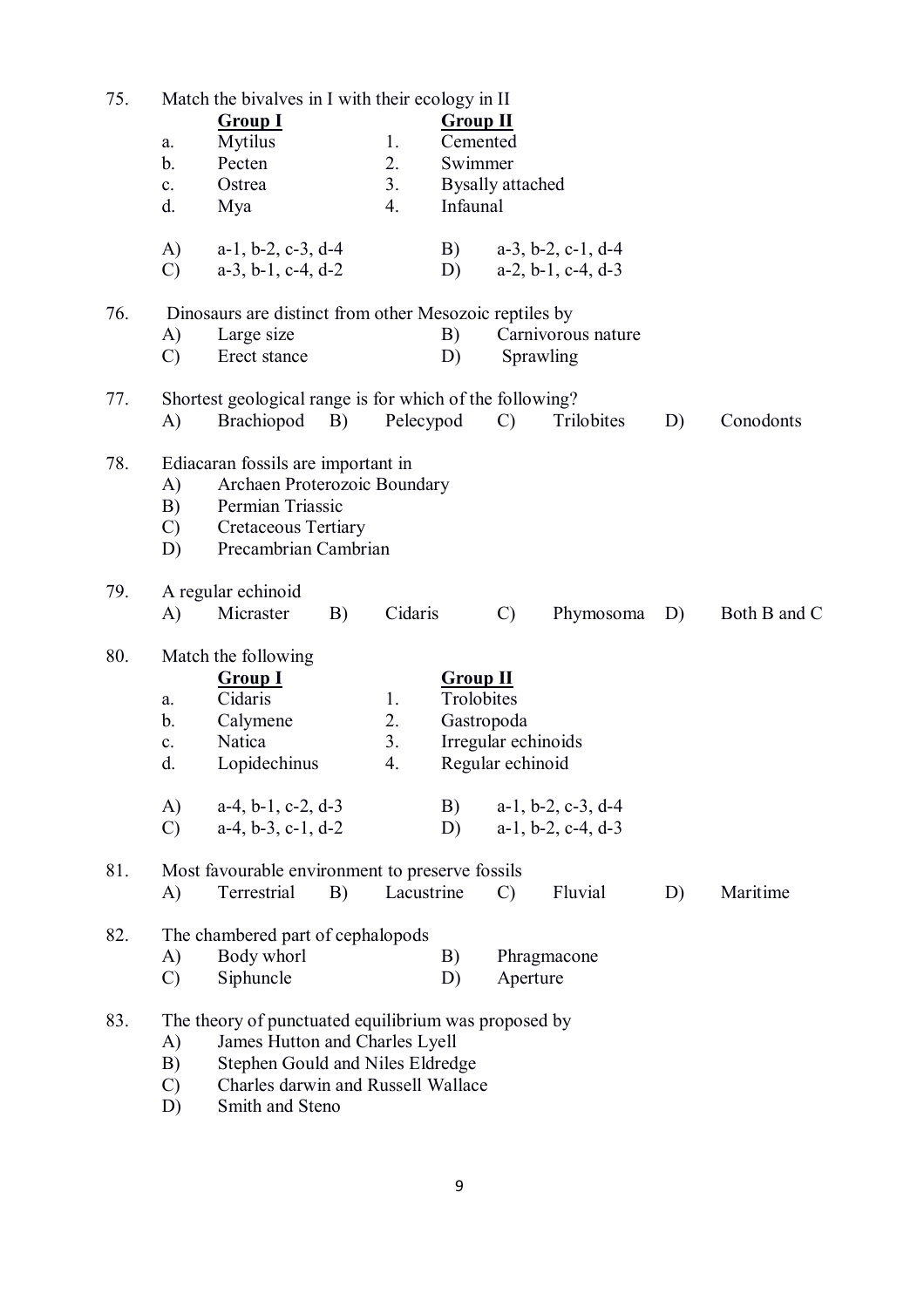| 84. | a.<br>b.<br>$\mathbf{c}$ .<br>d. | Match the following<br><b>Group I</b><br>Muschelkalk<br>Katrol formation<br>Uttathur stage<br>Baripada beds                                                                                               |    | 1.<br>2.<br>3.<br>4. | <b>Group II</b><br>Miocene<br>Cretaceous | Middle Triassic<br>Late Jurassic |                                                                                                                                                                                                                      |    |               |
|-----|----------------------------------|-----------------------------------------------------------------------------------------------------------------------------------------------------------------------------------------------------------|----|----------------------|------------------------------------------|----------------------------------|----------------------------------------------------------------------------------------------------------------------------------------------------------------------------------------------------------------------|----|---------------|
|     | A)<br>$\mathcal{C}$              | $a-1$ , $b-4$ , $c-3$ , $d-2$<br>$a-4$ , $b-1$ , $c-3$ , $d-2$                                                                                                                                            |    |                      | B)<br>D)                                 |                                  | $a-2$ , $b-1$ , $c-3$ , $d-4$<br>$a-1$ , $b-3$ , $c-2$ , $d-4$                                                                                                                                                       |    |               |
| 85. | A)<br>B)<br>$\mathcal{C}$<br>D)  | The correct sequence of thrusts in the Himalayas, south to north.<br>Krol - Ramgarh - Almora - ITSZ<br>Ramgarh - Krol - Almora - ITSZ<br>Krol - Almora - Ramgarh - ITSZ<br>Almora - Ramgarh - ITSZ - Krol |    |                      |                                          |                                  |                                                                                                                                                                                                                      |    |               |
| 86. | A)                               | Age of most of the bituminous coal seams in India<br>Silurian                                                                                                                                             | B) | Miocene              |                                          | $\mathcal{C}$                    | Carboniferous D)                                                                                                                                                                                                     |    | Permian       |
| 87. | a.<br>c.                         | Arrange from younger to older<br>Jodhpur sandstone<br>Kajrahat Limestone                                                                                                                                  |    |                      | $\mathbf b$ .<br>d.                      |                                  | Cambay shale<br>Tipam sandstone                                                                                                                                                                                      |    |               |
|     | A)                               | c, a, b, d                                                                                                                                                                                                |    | $B)$ a, b, c, d      |                                          | $\mathcal{C}$ )                  | d, b, a, c                                                                                                                                                                                                           | D) | a, d, c, b    |
| 88. | A)                               | The most fossiliferous bed in Siwalik Himalayas<br>Nagri                                                                                                                                                  | B) | Kamlial              |                                          | $\mathcal{C}$                    | Dhokpathan                                                                                                                                                                                                           | D) | Chingi        |
| 89. | $\bf{A}$                         | The characteristic flora of Middle Gondwana is<br>Glossopteris B)                                                                                                                                         |    |                      | Ptilophyllum C)                          |                                  | Dichroidium D)                                                                                                                                                                                                       |    | Gangamopteris |
| 90. | A)                               | Age of Deccan Traps<br>Cretaceous                                                                                                                                                                         | B) |                      | Precambrian                              | $\mathcal{C}$                    | Jurassic                                                                                                                                                                                                             | D) | Triassic      |
| 91. | A)<br>B)<br>$\mathcal{C}$<br>D)  | The Sargur schist complex is<br>Older than Dharwars<br>Younger than Dharwars<br>Equivalent to Closepet granite<br>Younger than Papaghni                                                                   |    |                      |                                          |                                  |                                                                                                                                                                                                                      |    |               |
| 92. | A)<br>B)<br>$\mathcal{C}$<br>D)  | Walther's Law<br>corresponding lateral facies changes<br>differentiates between clay minerals and carbonates.                                                                                             |    |                      |                                          |                                  | involves paleobotany and involves the depth and temperatures of sea water<br>establishes the geochemical signature of different formations<br>proposes that the vertical progression of facies should be the same as |    |               |
| 93. |                                  | On a toposheet (scale $1:50,000$ ) a bed is 5 cm. The actual ground thickness in<br>kilometre will be:                                                                                                    | D) |                      |                                          |                                  |                                                                                                                                                                                                                      |    |               |

A) 2 B) 2.5 C) 4 D) 5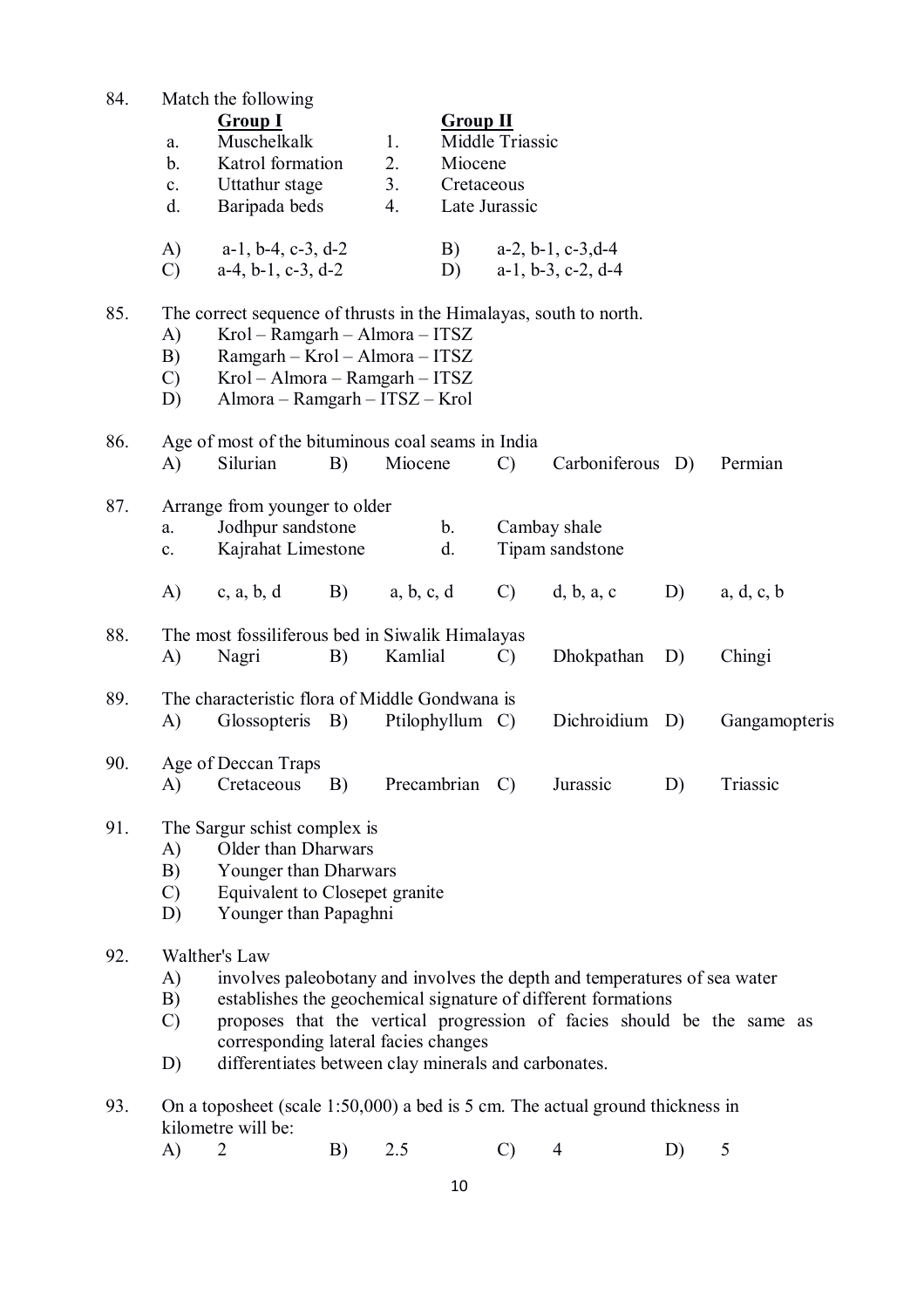| 94.  | The radius of the circle in Mohr Stress diagram is |                                                                                                                                                                                                                                                               |    |           |          |                            |                                |    |           |  |
|------|----------------------------------------------------|---------------------------------------------------------------------------------------------------------------------------------------------------------------------------------------------------------------------------------------------------------------|----|-----------|----------|----------------------------|--------------------------------|----|-----------|--|
|      | A)                                                 | Mean stress                                                                                                                                                                                                                                                   |    |           | B)       |                            | Differential stress            |    |           |  |
|      | $\mathcal{C}$                                      | Deviatoric stress                                                                                                                                                                                                                                             |    |           | D)       |                            | Least principal stress         |    |           |  |
| 95.  | A)                                                 | Most folding is caused by forces of<br>Compression B)                                                                                                                                                                                                         |    | Tectonism |          | $\mathcal{C}$              | Shearing                       | D) | Torsion   |  |
| 96.  | A)<br>$\mathcal{C}$                                | Which of the following represents the correct attitude of beds?<br>221, 95<br>90/20W                                                                                                                                                                          |    |           | B)<br>D) | 89/S75                     | N45W, 40SE                     |    |           |  |
| 97.  | $\mathbf{A}$<br>B)<br>$\mathcal{C}$<br>D)          | Interlimb angle and shape of a fold is best studied in a<br>section parallel to the plunge of the fold axis<br>section parallel to the axial plane of the fold<br>section parallel to the dip bedding in the fieldwork<br>section whose pole is the fold axis |    |           |          |                            |                                |    |           |  |
| 98.  | type of fault.<br>A)                               | Horizontal slickensides are observed on the surface of a vertical fault. Identify the<br>Normal                                                                                                                                                               | B) | Reverse   |          | $\mathcal{C}$              | Strike slip                    | D) | Oblique   |  |
| 99.  | A)<br>$\mathcal{C}$                                | The three point construction method can be used to establish the ---- of any planar<br>structure like bed, fault, formations<br>Strike<br>Axis                                                                                                                |    |           | B)<br>D) | Dip                        | Both A and B                   |    |           |  |
| 100. | A)<br>$\mathcal{C}$                                | Release joints are formed<br>Near the surface<br>During erosion                                                                                                                                                                                               |    |           | B)<br>D) |                            | During uplift<br>All the above |    |           |  |
| 101. | A)                                                 | Which has the highest compressive strength?<br>Sandstone                                                                                                                                                                                                      | B) | Marble    |          | $\mathcal{C}$              | Granite                        | D) | Quartzite |  |
| 102. | A)<br>$\mathcal{C}$                                | The foundation rocks of Hirakud dam<br>Thick sandstone<br>Granite and gneiss                                                                                                                                                                                  |    |           | B)<br>D) | Quartzite<br><b>Slates</b> |                                |    |           |  |
| 103. | A)                                                 | Percentage of saline water in the ocean<br>90                                                                                                                                                                                                                 | B) | 95.5      |          | $\mathcal{C}$              | 75                             | D) | 97.2      |  |
| 104. | A)<br>$\mathcal{C}$                                | Water in the zone of aeration<br>Ground water<br>Vadose water                                                                                                                                                                                                 |    |           | B)<br>D) | Soil water                 | Connate water                  |    |           |  |
| 105. | A)                                                 | A geologic unit that can neither store nor transmit water<br>Aquifuge                                                                                                                                                                                         | B) | Aquiclude |          | $\mathcal{C}$              | Aquifer                        | D) | Aquitard  |  |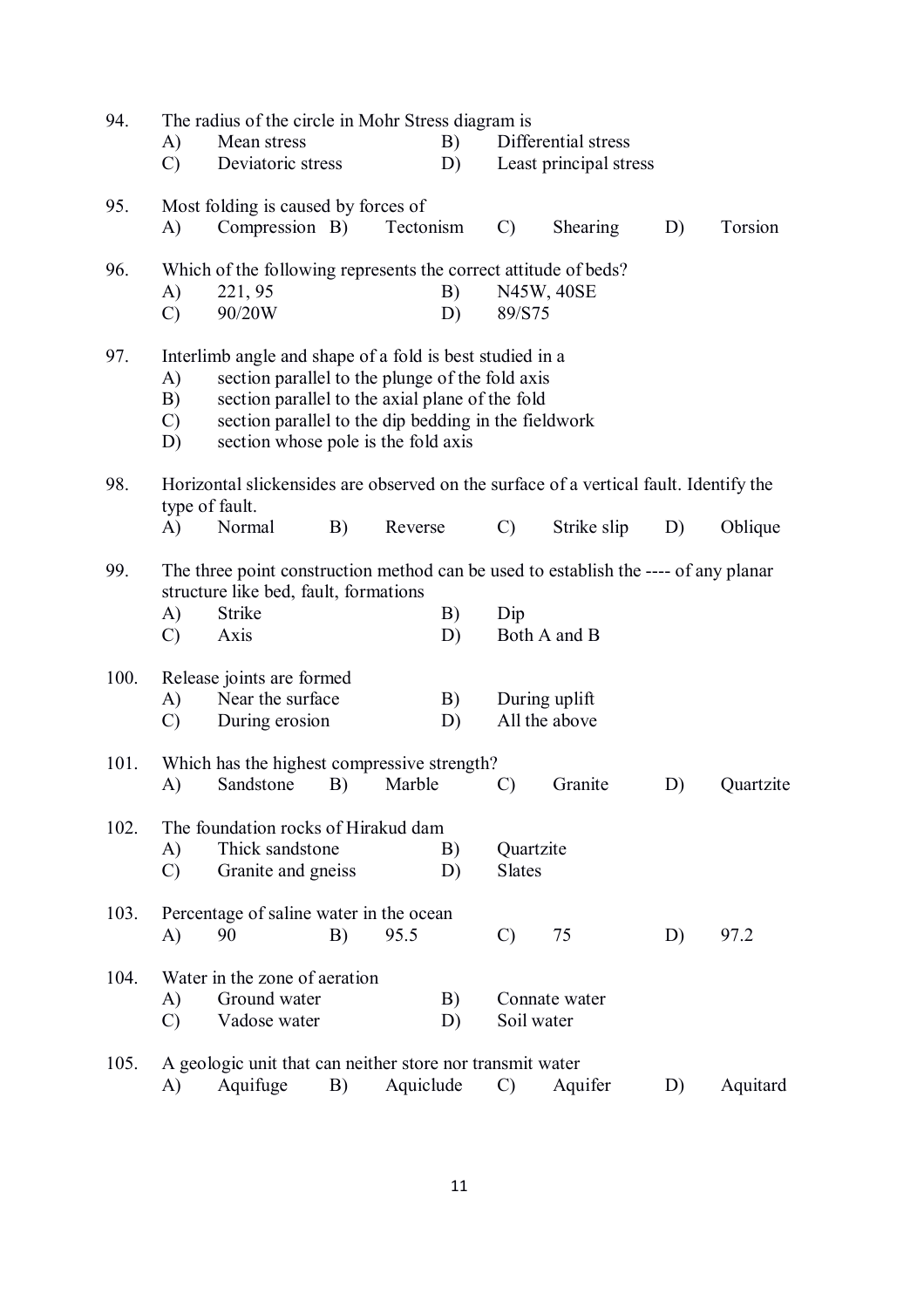| 106. | A)<br>B)<br>$\mathcal{C}$<br>D)                                                                                                                                                                                                                                              | Gossans are developed due to<br>Reduction of oxides<br>Oxidation of sulphides<br>Oxidation of sulphides and oxides<br>Reduction of oxides and sulphides                                              |    |         |                 |                         |                               |    |              |
|------|------------------------------------------------------------------------------------------------------------------------------------------------------------------------------------------------------------------------------------------------------------------------------|------------------------------------------------------------------------------------------------------------------------------------------------------------------------------------------------------|----|---------|-----------------|-------------------------|-------------------------------|----|--------------|
| 107. | A)                                                                                                                                                                                                                                                                           | Which of the following does not belong to lower Gondwana?<br>Raniganj                                                                                                                                | B) | Talchir |                 | $\mathcal{C}$           | Singareni                     | D) | Chikiala     |
| 108. | A)                                                                                                                                                                                                                                                                           | Cassiterite is an ore of<br>Tin                                                                                                                                                                      | B) | Copper  |                 | $\mathcal{C}$           | Antomony                      | D) | Tungsten     |
| 109. | A)                                                                                                                                                                                                                                                                           | In India graphite deposits are usually associated with<br>Khondalites                                                                                                                                | B) |         | Charnockites C) |                         | Kodurites                     | D) | Granites     |
| 110. | A)                                                                                                                                                                                                                                                                           | Which of the following is not a carbonate?<br>Rhodocrosite B)<br>Smithsonite                                                                                                                         |    |         |                 | $\mathcal{C}$           | Witherite                     | D) | Celestite    |
| 111. | A)                                                                                                                                                                                                                                                                           | Limestone is a ----- rock in Bombay high<br>Source                                                                                                                                                   | B) | Cap     |                 | $\mathcal{C}$           | Reservoir                     | D) | Both B and C |
| 112. | A)<br>$\mathcal{C}$                                                                                                                                                                                                                                                          | Crude oil containing $\leq 1\%$ sulphur and density below 0.85 is<br>Paraffinic – naphthene<br>Aromatic                                                                                              |    |         | B)<br>D)        | Paraffinic<br>Asphaltic |                               |    |              |
| 113. | A)                                                                                                                                                                                                                                                                           | Ocimum centraliafricanum is an indicator plant of<br>Fe                                                                                                                                              | B) | Mg      |                 | $\mathcal{C}$           | Cu                            | D) | U            |
| 114. | A)<br>$\mathcal{C}$                                                                                                                                                                                                                                                          | What are the units on the y-axis of a seismic profile?<br>Time<br>Distance                                                                                                                           |    |         | B)<br>D)        | Depth                   | Two-way time                  |    |              |
| 115. | The codes of the highest category of mineral resources and the lowest category of<br>mineral resources respectively under the UNFC system are<br>$(111)$ and $(334)$<br>A)<br>B)<br>$(121)$ and $(333)$<br>$(321)$ and $(111)$<br>$(222)$ and $(332)$<br>D)<br>$\mathcal{C}$ |                                                                                                                                                                                                      |    |         |                 |                         |                               |    |              |
| 116. | Geophones are used in seismic exploration for<br>Producing seismic energy<br>A)<br>Recording reflected seismic energy<br>B)<br>Keeping the field workers in contact with each other<br>$\mathcal{C}$<br>To monitor distance<br>D)                                            |                                                                                                                                                                                                      |    |         |                 |                         |                               |    |              |
| 117. | A)<br>$\cap$                                                                                                                                                                                                                                                                 | Which space-borne satellite programme has a goal of improving understanding of the<br>Earth -Sun system and its response to natural and human induced changes?<br>Earth Observing System<br>Land Sat |    |         | B)<br>D)        | Snot                    | <b>High Resolution Sensor</b> |    |              |

C) Land Sat D) Spot